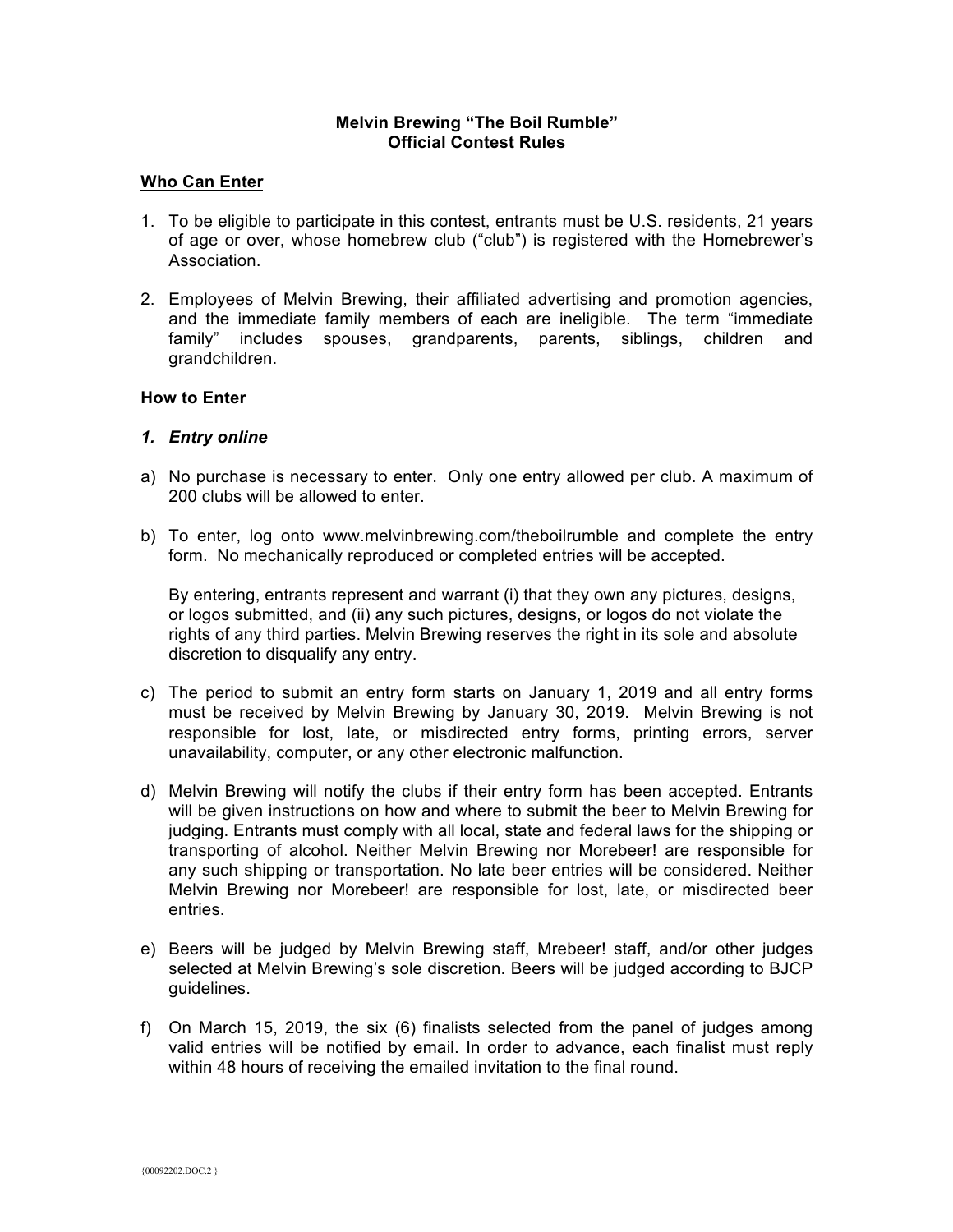# **The Prize(s)**

- 1. Six (6) finalists will be selected. Each finalist will receive an invitation to have its beer entry brewed by Melvin Brewing. A batch of the beer will be released by Melvin Brewing. If Melvin Brewing's beers are distributed in the finalist's home market, Melvin Brewing will attempt to distribute the finalist's beer in that market. However, Melvin Brewing retains the sole discretion where to distribute the beer and makes no guaranty that the beer will be distributed in a certain amount, certain locations, or for any specific time period or duration. Entrant agrees that acceptance of the prize does not create or confer upon entrant any rights under any distribution agreement or distribution laws of any state.
- 2. Each finalist will be notified by email that it was selected. Before claiming the prize, the finalist must provide his/her correct name, address and telephone number to Melvin Brewing at the time of notification. Each finalist must sign and return a release and affidavit of eligibility, which must be received within fourteen (14) days of notification. Each finalist must also sign an assignment of intellectual property rights to Melvin Brewing, in which the finalist will agree that all intellectual property rights in the beer recipe and brand, including all rights, title and interest in the beer recipe and brand will be owned by Melvin Brewing. Each finalist may be required to show picture identification to claim prizes. Melvin Brewing reserves the right to examine additional identification and may choose to accept or deny awarding the prize based on the identification presented.
- 3. If a finalist does not timely respond to the invitation, or does not timely sign and return the release and affidavit of eligibility and assignment of intellectual property rights, then the prize will be forfeited.
- 4. There will be no substitutions or cash alternatives for any prize except at the sole discretion of Melvin Brewing. Melvin Brewing has the right to substitute a prize of similar value. No transfer or assignment of prizes is allowed.
- 5. Each finalist is responsible for paying all local, county, state and federal taxes on prizes based on the estimated retail value, if any, of the prizes as set forth in these rules. Each finalist may be required to complete and sign a Form W-9. Each finalist is responsible for its own travel and expenses.
- 6. Melvin Brewing is not liable if the provider of any part of the prize fails to satisfy its obligations to furnish its portion of the prize.
- 7. Melvin Brewing is not responsible for any liability arising directly or indirectly from the award or use of the prize.
- 8. In claiming your prize, you acknowledge that Melvin Brewing has the right to publicize your name, character, likeness, photograph, voice and the fact that you are the winner for promotional purposes without financial remuneration.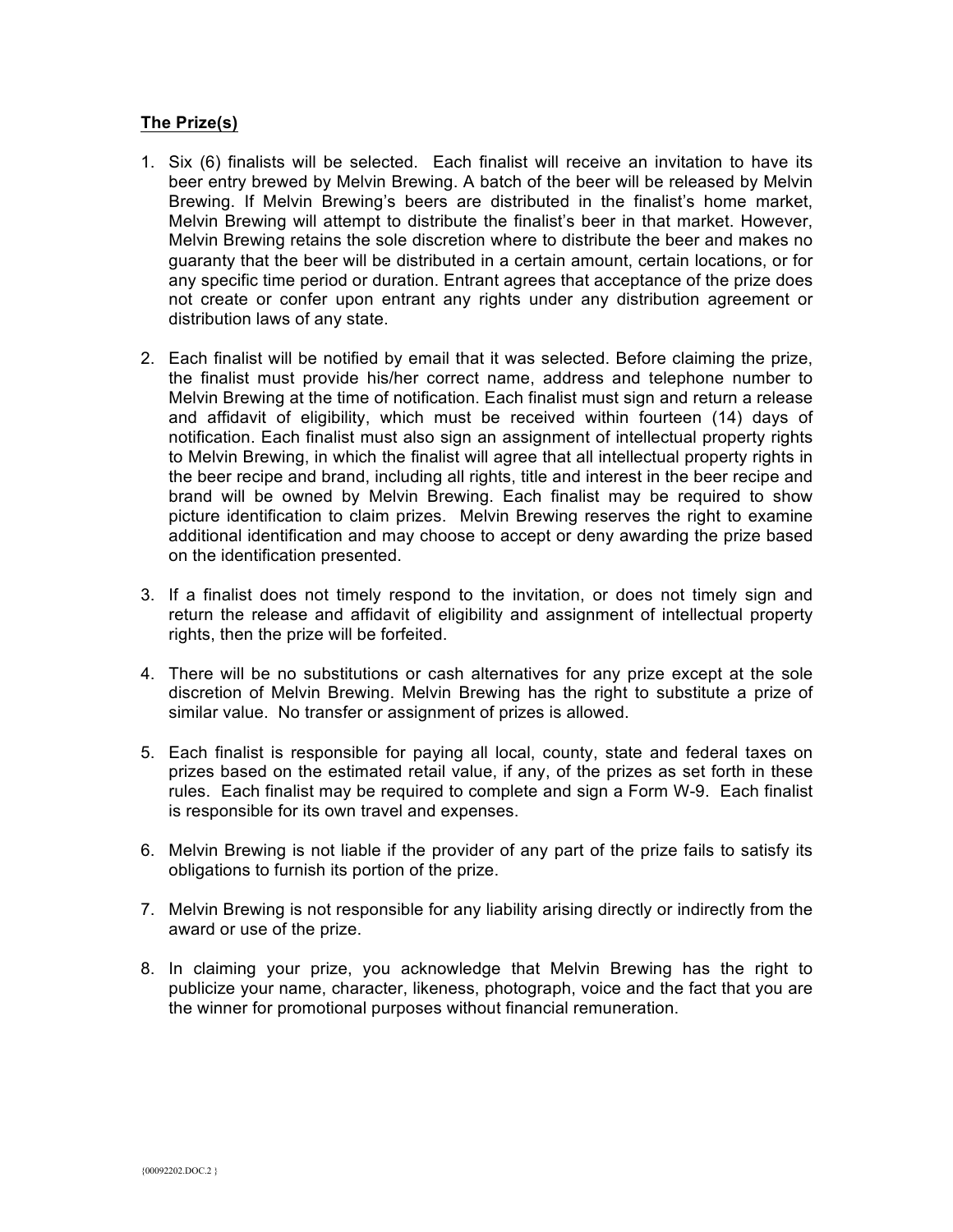# **Grand Prize**

- 1. The six finalists will be eligible to submit their beer recipe (same recipe as above) to be judged at the Morebeer party at Homebrewcon. Each finalist must hand-deliver its beer to the Melvin Brewing booth on Thursday of Homebrecon for judging.
- 2. Beers will be judged by Melvin Brewing staff and other judges selected at Melvin Brewing's sole discretion. Beers will be judged according to BJCP guidelines.
- 3. The grand prize winner will be announced at the Brewing Network closing party.
- 4. The winning club will receive a MoreBeer Brewsculpture and free entry to the 2019 Great American Beer Festival for up to 10 club members. A batch of the winning club's beer will be brewed by Melvin Brewing and released in draft and cans in a multi-state promotion. Melvin Brewing retains the sole discretion where to distribute the beer and makes no guaranty that the beer will be distributed in a certain amount or certain locations.
- 5. Before claiming the prize, the winning club must sign and return a release and affidavit of eligibility, which must be received within fourteen (14) days of notification. The winning club must also sign an assignment of intellectual property rights to Melvin Brewing, in which the winner will agree that all intellectual property rights in the beer recipe and brand, including all rights, title and interest in the beer recipe and brand will be owned by Melvin Brewing. The winning club may be required to show picture identification to claim prizes. Melvin Brewing reserves the right to examine additional identification and may choose to accept or deny awarding the prize based on the identification presented.
- 6. If a winning club cannot be notified within fourteen (14) days, or does not timely sign and return the release and affidavit of eligibility and assignment of intellectual property rights, then the prize will be forfeited.
- 7. There will be no substitutions or cash alternatives for any prize except at the sole discretion of Melvin Brewing. Melvin Brewing has the right to substitute a prize of similar value. No transfer or assignment of prizes is allowed.
- 8. The winning club is responsible for paying all local, county, state and federal taxes on prizes based on the estimated retail value, if any, of the prizes as set forth in these rules. Winner may be required to complete and sign a Form W-9. The winning club is responsible for its own travel and expenses.
- 9. Melvin Brewing is not liable if the provider of any part of the prize fails to satisfy its obligations to furnish its portion of the prize.
- 10. Melvin Brewing is not responsible for any liability arising directly or indirectly from the award or use of the prize.
- 11. In claiming your prize, you acknowledge that Melvin Brewing has the right to publicize your name, character, likeness, photograph, voice and the fact that you are the winner for promotional purposes without financial remuneration.